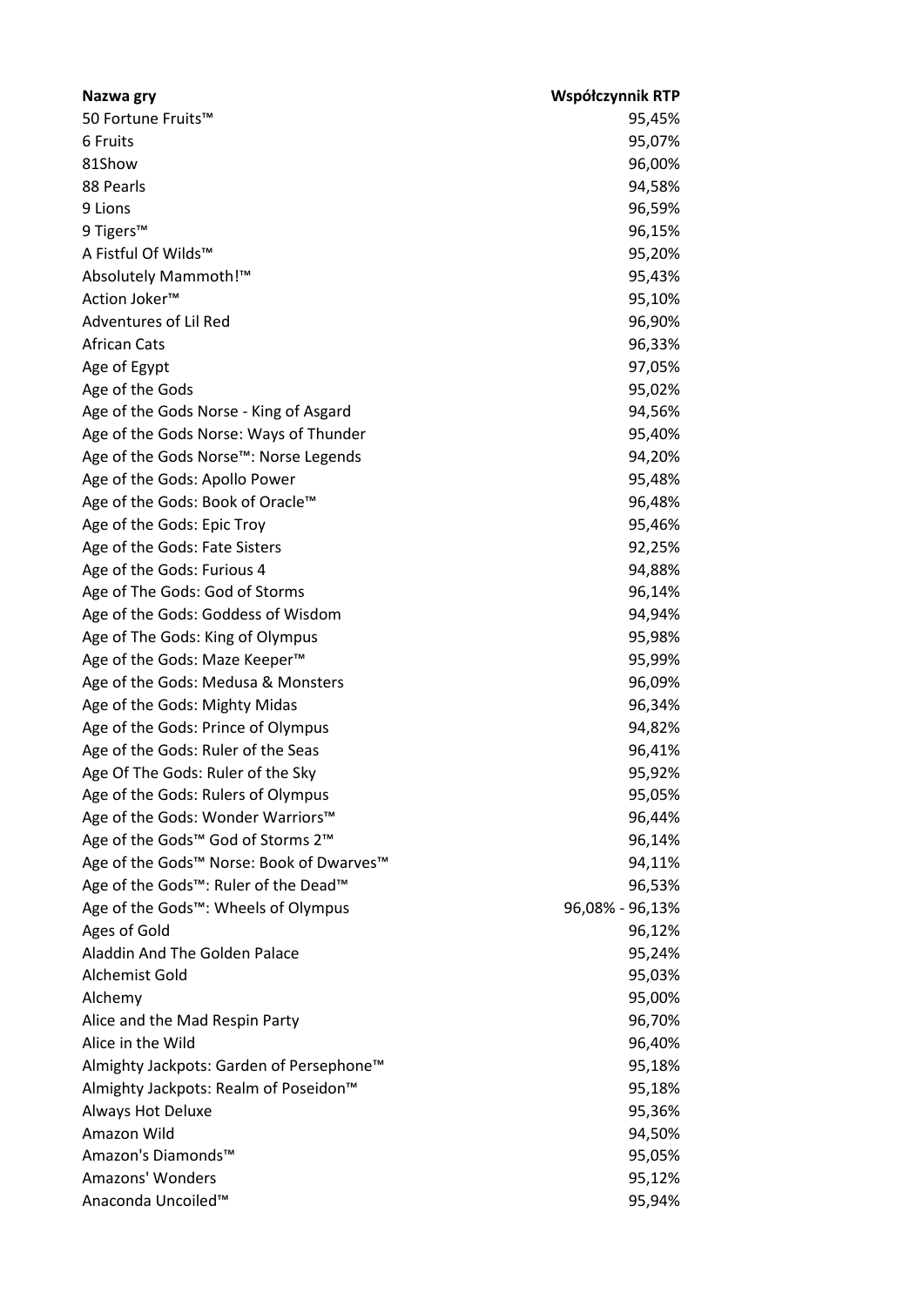| Anaconda Wild                                         | 95,48% |
|-------------------------------------------------------|--------|
| Anaconda Wild 2 <sup>™</sup>                          | 96,47% |
| Ancient Pharoah                                       | 96,51% |
| Apollo - God of the Sun™                              | 96,02% |
| Apollo God Of The Sun <sup>™</sup> 10 Win Ways        | 95,05% |
| <b>Arcane Gems</b>                                    | 96,05% |
| Arctic Empress™                                       | 95,12% |
| Ark of Mystery                                        | 96,53% |
| Armed'n'Wild                                          | 95,04% |
| Arowanas Luck™                                        | 97,52% |
| Artemis vs Medusa                                     | 96,17% |
| Atlantis                                              | 95,00% |
| Aztec Jaguar                                          | 95,00% |
| <b>Azticons Chaos Clusters</b>                        | 96,26% |
| <b>Bad Wolf</b>                                       | 97,00% |
| <b>Bamboo Fortune</b>                                 | 96,37% |
| BARs&7s                                               | 96,43% |
| Batman & Catwoman Cash                                | 95,11% |
| <b>Batman Begins</b>                                  | 95,03% |
| Batman vs Superman                                    | 95,05% |
| <b>Beach Party</b>                                    | 96,37% |
| Bee Frenzy Thundershots™                              | 96,14% |
| <b>Better Wilds</b>                                   | 96,42% |
| <b>Big Bad Wolf</b>                                   | 97,34% |
| Big Bad Wolf Christmas Special                        | 97,34% |
| <b>Big Bad Wolf Megaways</b>                          | 96,05% |
| <b>BigBot Crew</b>                                    | 96,51% |
| <b>Black Hawk</b>                                     | 96,23% |
| <b>Black Hawk Deluxe</b>                              | 96,47% |
| Black Horse Deluxe™                                   | 96,23% |
| Black Horse™                                          | 96,07% |
| <b>Blazing Bells</b>                                  | 96,37% |
| Blood                                                 | 95,00% |
| <b>Blood Revival</b>                                  | 95,00% |
| <b>Blue Fortune</b>                                   | 96,57% |
| <b>Blue Wizard</b>                                    | 96,50% |
| <b>Bombs</b>                                          | 95,64% |
| <b>Bonus Bears</b>                                    | 95,17% |
| Bonus Joker II                                        | 95,00% |
| <b>Bonus Target</b>                                   | 96,31% |
| <b>Bonus Train Bandit</b>                             | 96,12% |
| Book of 8 Riches                                      | 96,90% |
| <b>Book of Duat</b>                                   | 96,27% |
| Book of Kings                                         | 96,64% |
| Book of Ra Deluxe                                     | 95,01% |
| Book of Ra Deluxe - 10 Win Ways                       | 95,15% |
| Book of Ra Deluxe 10                                  | 95,02% |
| Book of Ra Deluxe 6                                   | 95,03% |
| Book of Ra Magic                                      | 95,10% |
| Book of Ra <sup>™</sup> - Temple of Gold <sup>™</sup> | 95,28% |
|                                                       |        |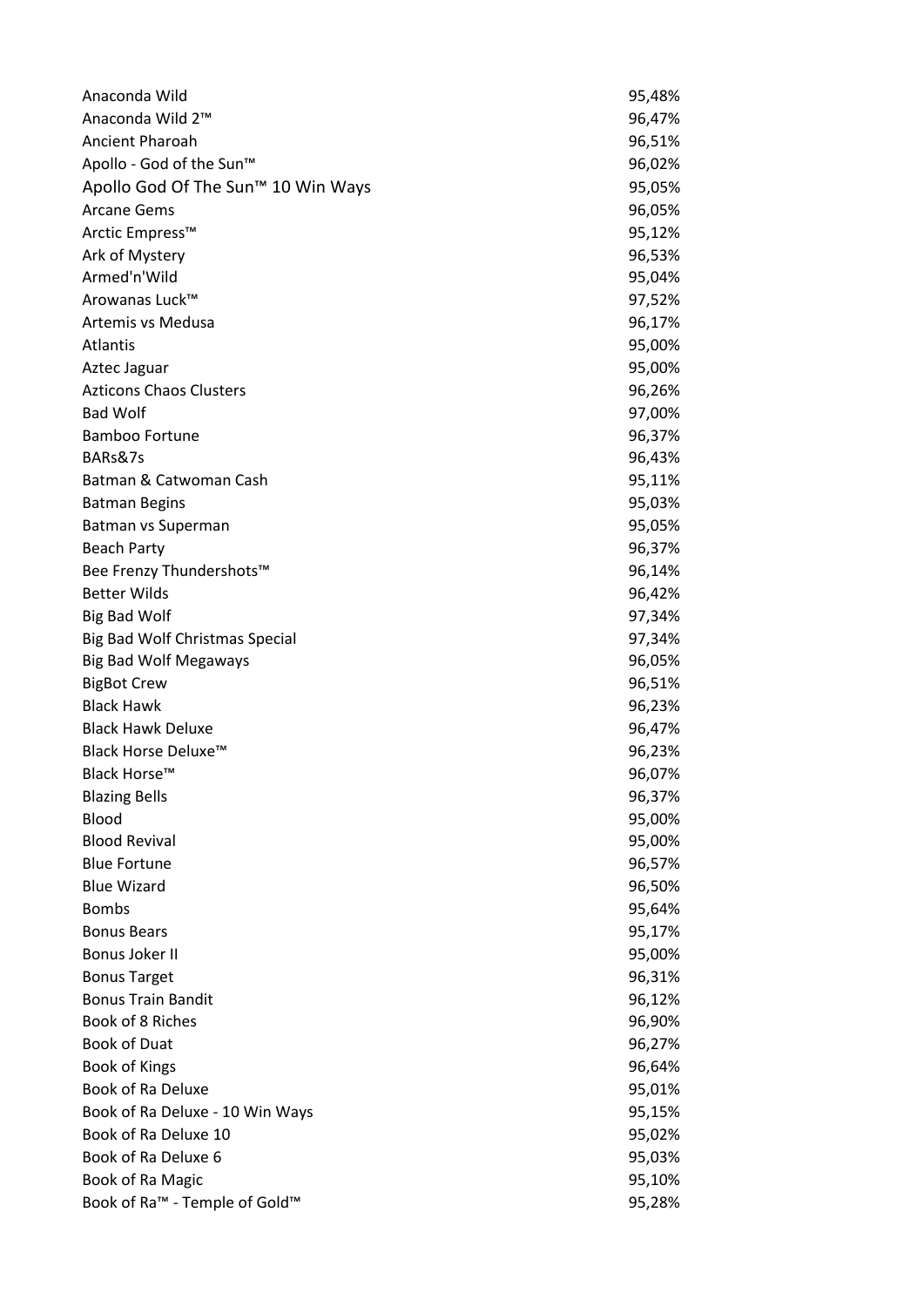| Book of Riches Deluxe: Chapter 2<br>96,49%<br><b>Book of Secrets</b><br>95,08%<br><b>Bowling Frenzy</b><br>95,60%<br>96,49%<br>96,15%<br>95,96%<br>Buffalo Blitz II™<br>95,96%<br>95,96%<br>Buffalo Blitz <sup>™</sup> Megaways™<br>96,29%<br>95,04%<br>96,88%<br>95,00%<br><b>Burning Dice</b><br>96,12%<br>Burning WILD™<br>95,18%<br>Butterfly Lovers™<br>96,16%<br>96,18%<br>Call Of The Valkyries<br>96,29%<br>Captain Shark<br>96,25%<br>Captain Venture<br>94,01%<br>Captain Venture <sup>™</sup> : Treasures of the Sea<br>95,07%<br><b>Captains Treasure</b><br>97,06%<br><b>Cascading Cave</b><br>96,82%<br>Cash Collect: Atlantis™<br>96,25%<br>Cash Collect™: Sahara Riches™<br>95,67%<br>Cash Connection™<br>95,00%<br>Cash Connection™ - Book of Ra™<br>95,00%<br>Cash Connection™ - Dolphin's Pearl™<br>95,00%<br>Cash Connection™ - Sizzling Hot™<br>95,00%<br>Cash Truck<br>96,00%<br>Casino Charms<br>96,06%<br>93,60%<br>Cat Queen<br>Catwalk<br>94,50%<br>Chili Eruption <sup>™</sup><br>96,17%<br>Chilli Xtreme™<br>95,23%<br>Choco Reels™<br>96,22%<br>Clover Lady<br>96,21%<br>Clovers of Luck<br>96,40%<br>Corsair Queen<br>95,95%<br>Crazy 81+<br>96,13%<br>Crown of Valor<br>96,16%<br><b>Crystal Miners</b><br>95,00%<br><b>Crystal Prince</b><br>96,04%<br>96,16%<br>Crystal Queen<br>Cube Mania Deluxe <sup>™</sup><br>96,59%<br>Da Vinci's Vault<br>92,06%<br>Dawn of the Incas<br>96,90%<br><b>Desert Treasure</b><br>97,05%<br>Devil's Fruits<br>96,19% | <b>Book Of Riches Deluxe</b> | 96,49% |
|-----------------------------------------------------------------------------------------------------------------------------------------------------------------------------------------------------------------------------------------------------------------------------------------------------------------------------------------------------------------------------------------------------------------------------------------------------------------------------------------------------------------------------------------------------------------------------------------------------------------------------------------------------------------------------------------------------------------------------------------------------------------------------------------------------------------------------------------------------------------------------------------------------------------------------------------------------------------------------------------------------------------------------------------------------------------------------------------------------------------------------------------------------------------------------------------------------------------------------------------------------------------------------------------------------------------------------------------------------------------------------------------------------------------------------------------------------------------------------------------|------------------------------|--------|
|                                                                                                                                                                                                                                                                                                                                                                                                                                                                                                                                                                                                                                                                                                                                                                                                                                                                                                                                                                                                                                                                                                                                                                                                                                                                                                                                                                                                                                                                                         |                              |        |
|                                                                                                                                                                                                                                                                                                                                                                                                                                                                                                                                                                                                                                                                                                                                                                                                                                                                                                                                                                                                                                                                                                                                                                                                                                                                                                                                                                                                                                                                                         |                              |        |
|                                                                                                                                                                                                                                                                                                                                                                                                                                                                                                                                                                                                                                                                                                                                                                                                                                                                                                                                                                                                                                                                                                                                                                                                                                                                                                                                                                                                                                                                                         |                              |        |
|                                                                                                                                                                                                                                                                                                                                                                                                                                                                                                                                                                                                                                                                                                                                                                                                                                                                                                                                                                                                                                                                                                                                                                                                                                                                                                                                                                                                                                                                                         | <b>Brilliant Gems</b>        |        |
|                                                                                                                                                                                                                                                                                                                                                                                                                                                                                                                                                                                                                                                                                                                                                                                                                                                                                                                                                                                                                                                                                                                                                                                                                                                                                                                                                                                                                                                                                         | Buccaneer Blast™             |        |
|                                                                                                                                                                                                                                                                                                                                                                                                                                                                                                                                                                                                                                                                                                                                                                                                                                                                                                                                                                                                                                                                                                                                                                                                                                                                                                                                                                                                                                                                                         | <b>Buffalo Blitz</b>         |        |
|                                                                                                                                                                                                                                                                                                                                                                                                                                                                                                                                                                                                                                                                                                                                                                                                                                                                                                                                                                                                                                                                                                                                                                                                                                                                                                                                                                                                                                                                                         |                              |        |
|                                                                                                                                                                                                                                                                                                                                                                                                                                                                                                                                                                                                                                                                                                                                                                                                                                                                                                                                                                                                                                                                                                                                                                                                                                                                                                                                                                                                                                                                                         | <b>Buffalo Blitz Live</b>    |        |
|                                                                                                                                                                                                                                                                                                                                                                                                                                                                                                                                                                                                                                                                                                                                                                                                                                                                                                                                                                                                                                                                                                                                                                                                                                                                                                                                                                                                                                                                                         |                              |        |
|                                                                                                                                                                                                                                                                                                                                                                                                                                                                                                                                                                                                                                                                                                                                                                                                                                                                                                                                                                                                                                                                                                                                                                                                                                                                                                                                                                                                                                                                                         | <b>Buffalo Hunt</b>          |        |
|                                                                                                                                                                                                                                                                                                                                                                                                                                                                                                                                                                                                                                                                                                                                                                                                                                                                                                                                                                                                                                                                                                                                                                                                                                                                                                                                                                                                                                                                                         | <b>Bull Fever</b>            |        |
|                                                                                                                                                                                                                                                                                                                                                                                                                                                                                                                                                                                                                                                                                                                                                                                                                                                                                                                                                                                                                                                                                                                                                                                                                                                                                                                                                                                                                                                                                         |                              |        |
|                                                                                                                                                                                                                                                                                                                                                                                                                                                                                                                                                                                                                                                                                                                                                                                                                                                                                                                                                                                                                                                                                                                                                                                                                                                                                                                                                                                                                                                                                         | <b>Burning Stars 3</b>       |        |
|                                                                                                                                                                                                                                                                                                                                                                                                                                                                                                                                                                                                                                                                                                                                                                                                                                                                                                                                                                                                                                                                                                                                                                                                                                                                                                                                                                                                                                                                                         |                              |        |
|                                                                                                                                                                                                                                                                                                                                                                                                                                                                                                                                                                                                                                                                                                                                                                                                                                                                                                                                                                                                                                                                                                                                                                                                                                                                                                                                                                                                                                                                                         |                              |        |
|                                                                                                                                                                                                                                                                                                                                                                                                                                                                                                                                                                                                                                                                                                                                                                                                                                                                                                                                                                                                                                                                                                                                                                                                                                                                                                                                                                                                                                                                                         | <b>Cabin Crashers</b>        |        |
|                                                                                                                                                                                                                                                                                                                                                                                                                                                                                                                                                                                                                                                                                                                                                                                                                                                                                                                                                                                                                                                                                                                                                                                                                                                                                                                                                                                                                                                                                         |                              |        |
|                                                                                                                                                                                                                                                                                                                                                                                                                                                                                                                                                                                                                                                                                                                                                                                                                                                                                                                                                                                                                                                                                                                                                                                                                                                                                                                                                                                                                                                                                         |                              |        |
|                                                                                                                                                                                                                                                                                                                                                                                                                                                                                                                                                                                                                                                                                                                                                                                                                                                                                                                                                                                                                                                                                                                                                                                                                                                                                                                                                                                                                                                                                         |                              |        |
|                                                                                                                                                                                                                                                                                                                                                                                                                                                                                                                                                                                                                                                                                                                                                                                                                                                                                                                                                                                                                                                                                                                                                                                                                                                                                                                                                                                                                                                                                         |                              |        |
|                                                                                                                                                                                                                                                                                                                                                                                                                                                                                                                                                                                                                                                                                                                                                                                                                                                                                                                                                                                                                                                                                                                                                                                                                                                                                                                                                                                                                                                                                         |                              |        |
|                                                                                                                                                                                                                                                                                                                                                                                                                                                                                                                                                                                                                                                                                                                                                                                                                                                                                                                                                                                                                                                                                                                                                                                                                                                                                                                                                                                                                                                                                         |                              |        |
|                                                                                                                                                                                                                                                                                                                                                                                                                                                                                                                                                                                                                                                                                                                                                                                                                                                                                                                                                                                                                                                                                                                                                                                                                                                                                                                                                                                                                                                                                         |                              |        |
|                                                                                                                                                                                                                                                                                                                                                                                                                                                                                                                                                                                                                                                                                                                                                                                                                                                                                                                                                                                                                                                                                                                                                                                                                                                                                                                                                                                                                                                                                         |                              |        |
|                                                                                                                                                                                                                                                                                                                                                                                                                                                                                                                                                                                                                                                                                                                                                                                                                                                                                                                                                                                                                                                                                                                                                                                                                                                                                                                                                                                                                                                                                         |                              |        |
|                                                                                                                                                                                                                                                                                                                                                                                                                                                                                                                                                                                                                                                                                                                                                                                                                                                                                                                                                                                                                                                                                                                                                                                                                                                                                                                                                                                                                                                                                         |                              |        |
|                                                                                                                                                                                                                                                                                                                                                                                                                                                                                                                                                                                                                                                                                                                                                                                                                                                                                                                                                                                                                                                                                                                                                                                                                                                                                                                                                                                                                                                                                         |                              |        |
|                                                                                                                                                                                                                                                                                                                                                                                                                                                                                                                                                                                                                                                                                                                                                                                                                                                                                                                                                                                                                                                                                                                                                                                                                                                                                                                                                                                                                                                                                         |                              |        |
|                                                                                                                                                                                                                                                                                                                                                                                                                                                                                                                                                                                                                                                                                                                                                                                                                                                                                                                                                                                                                                                                                                                                                                                                                                                                                                                                                                                                                                                                                         |                              |        |
|                                                                                                                                                                                                                                                                                                                                                                                                                                                                                                                                                                                                                                                                                                                                                                                                                                                                                                                                                                                                                                                                                                                                                                                                                                                                                                                                                                                                                                                                                         |                              |        |
|                                                                                                                                                                                                                                                                                                                                                                                                                                                                                                                                                                                                                                                                                                                                                                                                                                                                                                                                                                                                                                                                                                                                                                                                                                                                                                                                                                                                                                                                                         |                              |        |
|                                                                                                                                                                                                                                                                                                                                                                                                                                                                                                                                                                                                                                                                                                                                                                                                                                                                                                                                                                                                                                                                                                                                                                                                                                                                                                                                                                                                                                                                                         |                              |        |
|                                                                                                                                                                                                                                                                                                                                                                                                                                                                                                                                                                                                                                                                                                                                                                                                                                                                                                                                                                                                                                                                                                                                                                                                                                                                                                                                                                                                                                                                                         |                              |        |
|                                                                                                                                                                                                                                                                                                                                                                                                                                                                                                                                                                                                                                                                                                                                                                                                                                                                                                                                                                                                                                                                                                                                                                                                                                                                                                                                                                                                                                                                                         |                              |        |
|                                                                                                                                                                                                                                                                                                                                                                                                                                                                                                                                                                                                                                                                                                                                                                                                                                                                                                                                                                                                                                                                                                                                                                                                                                                                                                                                                                                                                                                                                         |                              |        |
|                                                                                                                                                                                                                                                                                                                                                                                                                                                                                                                                                                                                                                                                                                                                                                                                                                                                                                                                                                                                                                                                                                                                                                                                                                                                                                                                                                                                                                                                                         |                              |        |
|                                                                                                                                                                                                                                                                                                                                                                                                                                                                                                                                                                                                                                                                                                                                                                                                                                                                                                                                                                                                                                                                                                                                                                                                                                                                                                                                                                                                                                                                                         |                              |        |
|                                                                                                                                                                                                                                                                                                                                                                                                                                                                                                                                                                                                                                                                                                                                                                                                                                                                                                                                                                                                                                                                                                                                                                                                                                                                                                                                                                                                                                                                                         |                              |        |
|                                                                                                                                                                                                                                                                                                                                                                                                                                                                                                                                                                                                                                                                                                                                                                                                                                                                                                                                                                                                                                                                                                                                                                                                                                                                                                                                                                                                                                                                                         |                              |        |
|                                                                                                                                                                                                                                                                                                                                                                                                                                                                                                                                                                                                                                                                                                                                                                                                                                                                                                                                                                                                                                                                                                                                                                                                                                                                                                                                                                                                                                                                                         |                              |        |
|                                                                                                                                                                                                                                                                                                                                                                                                                                                                                                                                                                                                                                                                                                                                                                                                                                                                                                                                                                                                                                                                                                                                                                                                                                                                                                                                                                                                                                                                                         |                              |        |
|                                                                                                                                                                                                                                                                                                                                                                                                                                                                                                                                                                                                                                                                                                                                                                                                                                                                                                                                                                                                                                                                                                                                                                                                                                                                                                                                                                                                                                                                                         |                              |        |
|                                                                                                                                                                                                                                                                                                                                                                                                                                                                                                                                                                                                                                                                                                                                                                                                                                                                                                                                                                                                                                                                                                                                                                                                                                                                                                                                                                                                                                                                                         |                              |        |
|                                                                                                                                                                                                                                                                                                                                                                                                                                                                                                                                                                                                                                                                                                                                                                                                                                                                                                                                                                                                                                                                                                                                                                                                                                                                                                                                                                                                                                                                                         |                              |        |
|                                                                                                                                                                                                                                                                                                                                                                                                                                                                                                                                                                                                                                                                                                                                                                                                                                                                                                                                                                                                                                                                                                                                                                                                                                                                                                                                                                                                                                                                                         |                              |        |
|                                                                                                                                                                                                                                                                                                                                                                                                                                                                                                                                                                                                                                                                                                                                                                                                                                                                                                                                                                                                                                                                                                                                                                                                                                                                                                                                                                                                                                                                                         |                              |        |
|                                                                                                                                                                                                                                                                                                                                                                                                                                                                                                                                                                                                                                                                                                                                                                                                                                                                                                                                                                                                                                                                                                                                                                                                                                                                                                                                                                                                                                                                                         |                              |        |
|                                                                                                                                                                                                                                                                                                                                                                                                                                                                                                                                                                                                                                                                                                                                                                                                                                                                                                                                                                                                                                                                                                                                                                                                                                                                                                                                                                                                                                                                                         |                              |        |
|                                                                                                                                                                                                                                                                                                                                                                                                                                                                                                                                                                                                                                                                                                                                                                                                                                                                                                                                                                                                                                                                                                                                                                                                                                                                                                                                                                                                                                                                                         | Diamond Duke                 | 96,23% |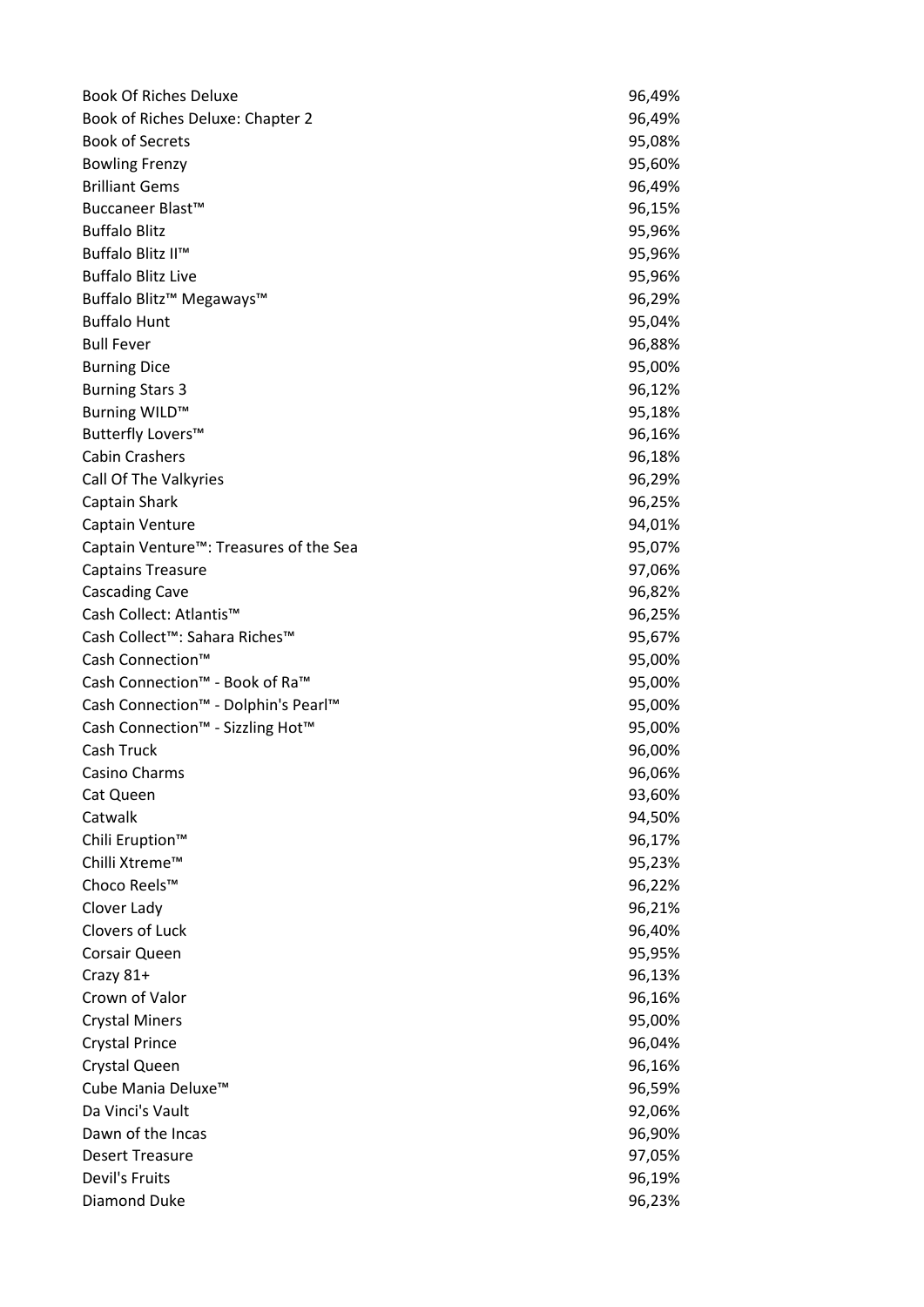| Diamond Link™ - Mighty Sevens                    | 95,00% |
|--------------------------------------------------|--------|
| Diamond Link™: Mighty Elephant                   | 95,00% |
| Diamond Link™: Mighty Emperor                    | 95,00% |
| Diamond Link™: Mighty Santa                      | 95,00% |
| Diamond Link™: Oasis Riches                      | 95,00% |
| Diamond Rise™                                    | 95,96% |
| Dice 81                                          | 95,00% |
| <b>Dicey Fruits</b>                              | 95,01% |
| Dinosaur Rage                                    | 96,11% |
| Disco King                                       | 96,01% |
| Disco King Deluxe                                | 96,04% |
| <b>Divine Dreams</b>                             | 96,51% |
| <b>Dolphins Pearl Deluxe</b>                     | 95,13% |
| Dr. Frankenstein                                 | 96,39% |
| <b>Dracula's Castle</b>                          | 96,56% |
| Dragon Bond <sup>™</sup> POP                     | 96,85% |
| <b>Dragon Champions</b>                          | 95,12% |
| Dragon Shrine                                    | 96,55% |
| Dragon Spark™                                    | 96,31% |
| Dragon Warrior <sup>™</sup>                      | 95,04% |
| <b>Dragoness</b>                                 | 96,33% |
| Dragons Lucky 8™                                 | 96,26% |
| Dragons of Fortune                               | 96,04% |
| Duces Wild Multi Hand                            | 98,91% |
| Durian Dynamite                                  | 96,22% |
| <b>Dwarfs Fortune</b>                            | 96,16% |
| Dwarfs Gone Wild                                 | 96,38% |
| <b>Easter Fortune</b>                            | 95,00% |
| <b>Easter Fruits</b>                             | 96,00% |
| Eastern Emeralds                                 | 96,58% |
| <b>Egyptian Emeralds</b>                         | 96,36% |
| <b>Egyptian Sun</b>                              | 96,44% |
| El Dorado Trearure                               | 95,00% |
| <b>Elephant Stampede</b>                         | 96,91% |
| Empire Treasures: Pride of Persia™               | 95,99% |
| Energy 5 Reels                                   | 96,49% |
| <b>Enter the Vault</b>                           | 96,82% |
| Epic Ape                                         | 95,96% |
| Epic Ape 2™                                      | 94,98% |
| <b>Eternal Lady</b>                              | 96,50% |
| <b>Extreme Fruits Ultimate</b>                   | 96,00% |
| Eye of Anubis™                                   | 95,76% |
| <b>Fairy Gate</b>                                | 96,66% |
| <b>Feather Frenzy</b>                            | 95,14% |
| Fei Long Zai Tian                                | 96,03% |
| Feliz dia de Los Muertos                         | 96,88% |
| Fenix Play 27 Deluxe                             | 96,25% |
| Fenix Play Deluxe                                | 96,44% |
| Fiesta de la Memoria                             | 91,90% |
| Fire Blaze Golden <sup>™</sup> : Amazing Factory | 96,50% |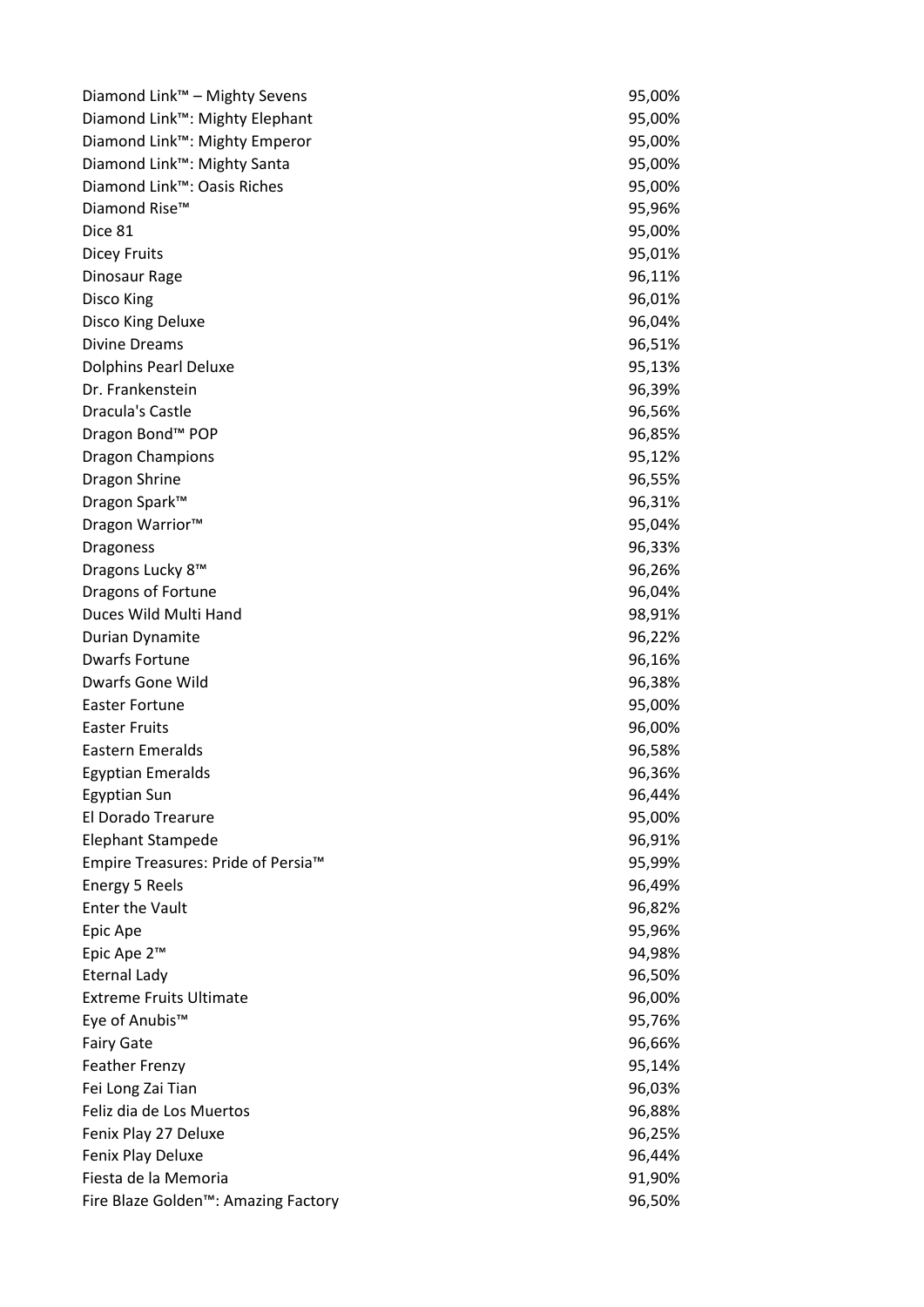| Fire Blaze Golden™: Buccaneer Bells™                 | 96,48% |
|------------------------------------------------------|--------|
| Fire Blaze: Blue Wizard™ Megaways                    | 96,47% |
| Fire Blaze: Fire Fighter <sup>™</sup>                | 95,92% |
| Fire Blaze: Golden Macaque                           | 96,73% |
| Fire Blaze <sup>™</sup> Tundra Wolf™                 | 95,47% |
| Fire Blaze™: Adventure Trail™                        | 96,64% |
| Fire Blaze™: Red Wizard™                             | 95,92% |
| Fire Witch                                           | 95,05% |
| <b>Firebird Double 27</b>                            | 95,00% |
| Fishin' Bonanza™                                     | 94,94% |
| Flaming Bars™                                        | 93,02% |
| Flip Royale                                          | 96,20% |
| Flip the Chip                                        | 95,01% |
| <b>Football Carnival</b>                             | 91,32% |
| <b>Football Mania Deluxe</b>                         | 96,59% |
| <b>Forest Prince</b>                                 | 95,84% |
| Fortune Fortune: Thundershots™                       | 95,52% |
| <b>Fortune Reels</b>                                 | 96,12% |
| <b>Four Fruits II</b>                                | 95,00% |
| <b>Freezing Fruits</b>                               | 96,02% |
| <b>Frogs Gift</b>                                    | 96,76% |
| From Dusk Till Dawn™                                 | 95,02% |
| <b>Fruit Awards</b>                                  | 95,00% |
| <b>Fruit Fiesta</b>                                  | 96,32% |
| <b>Fruit Mania</b>                                   | 96,59% |
| Fruit Mania Deluxe                                   | 96,59% |
| Fruiti                                               | 96,00% |
| FruitiX                                              | 96,28% |
| FruitiXXL                                            | 96,01% |
| <b>Fruits Go Bananas</b>                             | 96,34% |
| Full Moon: White Panda™                              | 95,90% |
| Full Moon: White Panda™                              | 95,90% |
| Full Moon: Wild Track™                               | 95,93% |
| <b>Fullmoon Fortunes</b>                             | 94,02% |
| Funky Fruits Jackpot                                 | 93,97% |
| <b>Galactic Streak</b>                               | 95,95% |
| <b>Galaxy Gems</b>                                   | 96,04% |
| Gangster World                                       | 95,00% |
| <b>Gem Heat</b>                                      | 92,05% |
| Gem Splash: Kings Court™                             | 95,73% |
| Gem Splash™: Marilyn Monroe™                         | 96,47% |
| Gem Splash <sup>™</sup> : Rainbows Gift <sup>™</sup> | 96,46% |
| Gem Splitter <sup>™</sup>                            | 96,27% |
| GemBurst                                             | 96,16% |
| Gem-O-Rama                                           | 95,41% |
| Ghost Glyph                                          | 96,18% |
| Ghostly Towers™                                      | 95,15% |
| Giant Grizzly™                                       | 96,19% |
| Gladiator Jackpot                                    | 91,46% |
| Gladiator: Road to Rome                              | 94,05% |
|                                                      |        |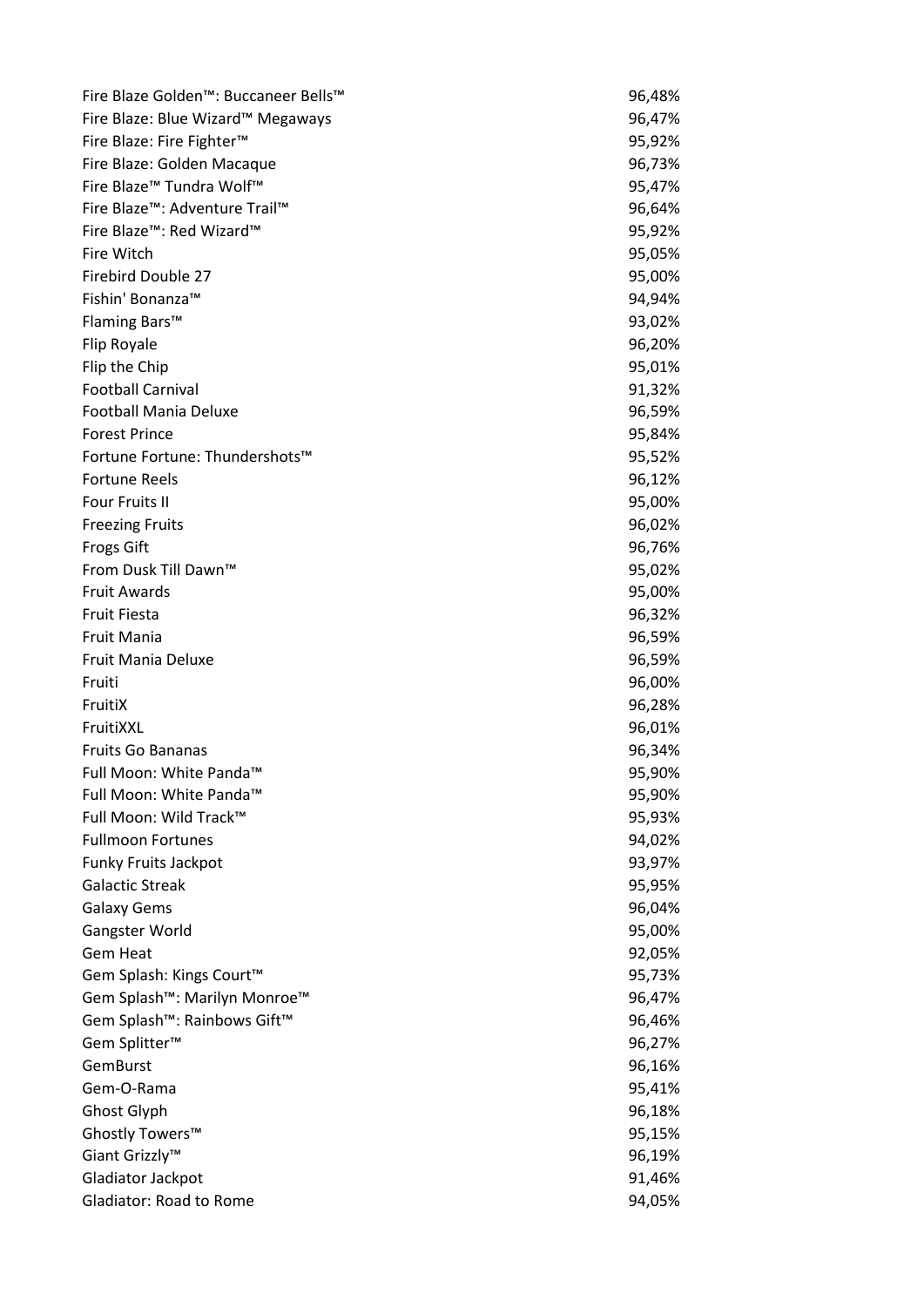| Glorious Guardians™                | 96,49% |
|------------------------------------|--------|
| <b>Gold Pile: Toltec Treasure</b>  | 96,46% |
| Gold Pile™: Tigers Pride™          | 96,47% |
| <b>Gold Star Fruits</b>            | 95,00% |
| Golden Coin                        | 96,00% |
| Golden Glyph                       | 96,19% |
| Golden Glyph 2                     | 96,09% |
| Golden Myth                        | 95,73% |
| <b>Golden Treasure</b>             | 95,00% |
| Goldilocks                         | 97,84% |
| <b>Grand Express Diamond Class</b> | 96,88% |
| <b>Grand Express: Action Class</b> | 96,94% |
| <b>Grand Gems</b>                  | 96,01% |
| Grand Junction: Enchanted Inca™    | 96,45% |
| Grease                             | 95,55% |
| <b>Great Blue</b>                  | 96,03% |
| Great Blue Jackpot                 | 95,02% |
| <b>Great Book of Magic</b>         | 96,47% |
| <b>Great Book of Magic Deluxe</b>  | 96,47% |
| <b>Great Fortune</b>               | 95,16% |
| Green Lantern                      | 94,95% |
| Guardian of Athens                 | 96,58% |
| Hainan Ice                         | 96,82% |
| Hall of the Mountain King          | 96,29% |
| <b>Halloween Fortune</b>           | 97,06% |
| Halloween Fortune II               | 94,99% |
| Harlequin Dice                     | 96,00% |
| Haul of Hades                      | 96,01% |
| Haul of Hades: Super Spinner       | 95,05% |
| Heart of the Frontier              | 96,09% |
| Heart of the Jungle                | 96,98% |
| <b>Hell Bars</b>                   | 95,12% |
| <b>Hell Game</b>                   | 95,00% |
| Heroes Arrow™                      | 96,38% |
| <b>Hidden Valley</b>               | 96,47% |
| <b>High Street Heist</b>           | 96,29% |
| Highway to Hell                    | 96,18% |
| Highway to Hell Deluxe             | 96,56% |
| Hit Bar™                           | 96,00% |
| Horror Joker                       | 95,00% |
| Horus Eye                          | 95,00% |
| Hot 777 Deluxe <sup>™</sup>        | 96,47% |
| Hot Crown Deluxe™                  | 94,95% |
| <b>Hot Gems</b>                    | 95,99% |
| <b>Hot Party</b>                   | 96,48% |
| <b>Hot Party Deluxe</b>            | 96,42% |
| Hot Poly 7                         | 96,00% |
| Hot Slot <sup>™</sup> : 777 Crown  | 96,47% |
| Hot Sync                           | 96,29% |
| <b>Hungry Shark</b>                | 96,47% |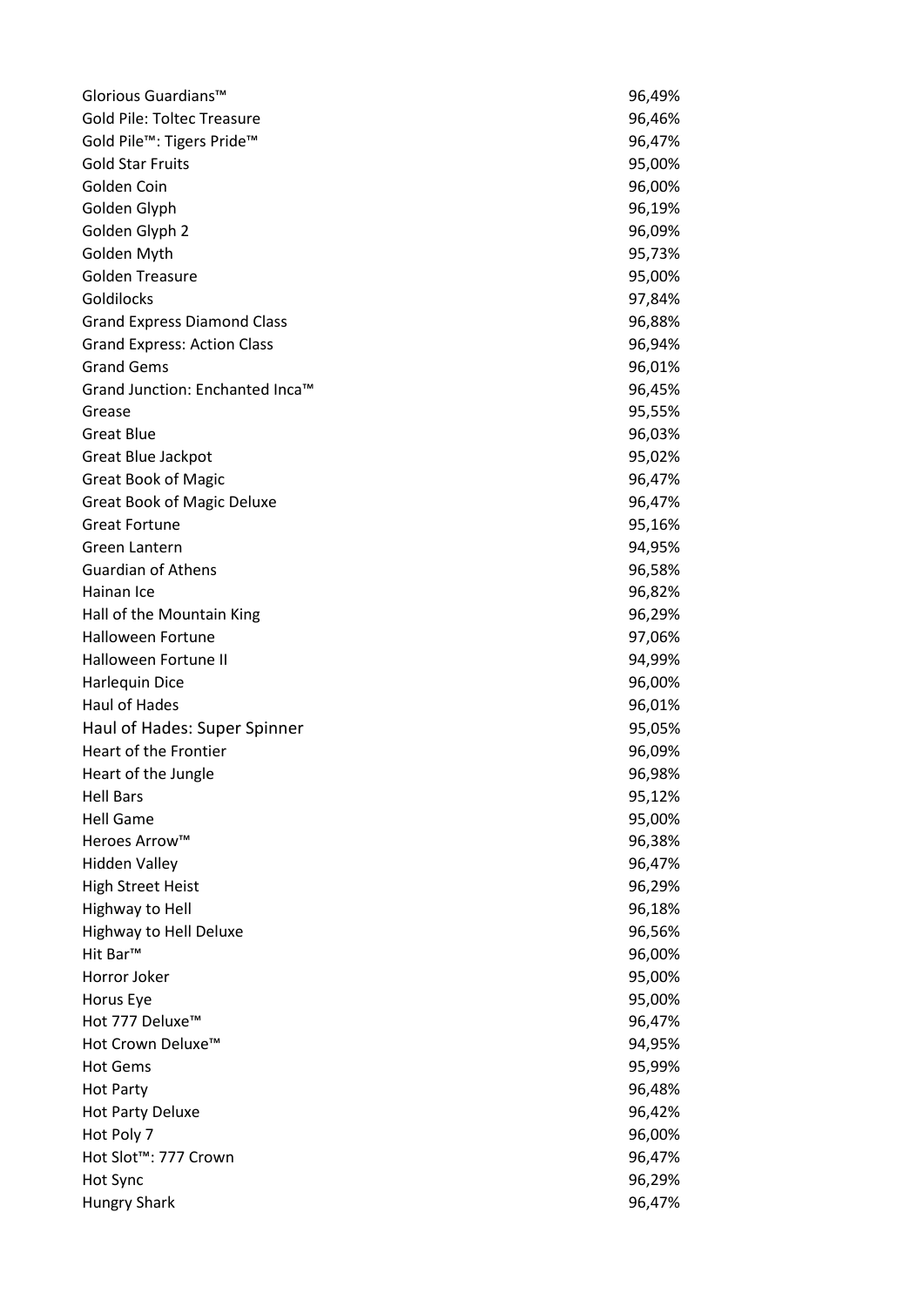| Hunter's Spirit                           | 96,00%                    |
|-------------------------------------------|---------------------------|
| Husaria                                   | 96,03%                    |
| Ice Cave                                  | 96,13%                    |
| Imperial Crown™                           | 95,48%                    |
| In The Forest                             | 96,63%                    |
| Indian Spirit <sup>™</sup> Deluxe         | 95,15%                    |
| Infinity Dragon™                          | 96,03%                    |
| Infinity Hero™                            | 96,24%                    |
| Ivan and The Immortal King                | 96,29%                    |
| Jack And The Mystery Monsters             | 95,00%                    |
| Jack on Hold                              | 96,40%                    |
| Jack or Better Multi Hand                 | 97,30%                    |
| Jackpot Bells                             | 96,03%                    |
| Jackpot Giant                             | 94,22%                    |
| Jack's Ride                               | 96,40%                    |
| Jane Jones - Book of Kings 2 <sup>™</sup> | 96,50%                    |
| Jekyll and Hyde                           | 96,22%                    |
| Jelly Reels™                              | 96,22%                    |
| Jelly Reels™ Easter                       | 96,22%                    |
| Jewel Fruit                               | 95,00%                    |
| Ji Xiang 8                                | 95,99%                    |
| Jinns Moon                                | 96,58%                    |
| Joker 27                                  | 95,00%                    |
| Joker 27 PLUS                             | 95,00%                    |
| Joker 40                                  | 95,00%                    |
| Joker 50 DeLuxe                           | 96,19%                    |
| Joker 81                                  | 95,00%                    |
| Joker Boom                                | 95,00%                    |
| Joker Boom Plus                           | 95,00%                    |
| Joker Hot Reels™                          | 95,51%                    |
| <b>Joker Poker</b>                        | 98,60%                    |
| <b>Joker Strike</b>                       | 98,11%                    |
| <b>Joker Strong</b>                       | 95,00%                    |
| Joker's Five                              | 95,09%                    |
| <b>Juicy Reels</b>                        | 96,49%                    |
| <b>Jumping Fruits</b>                     | 96,40%                    |
| <b>Jumping Fruits Promatic</b>            | 96,36%                    |
| Jungle Giants                             | 95,06%                    |
| Jungle Trouble                            | 96,07%                    |
| Jurassic Island                           | 96,53%                    |
| Just Jewels Deluxe                        | 95,42%                    |
| Justice League                            | 96,33%                    |
| Kanpai Banzai™                            | 96,09%                    |
| King Blitz <sup>™</sup>                   | 96,54%                    |
| Kingdoms Rise: Battle Beast <sup>™</sup>  | 95,23% (Jackpot + Tokeny) |
| Kingdoms Rise: Forbidden Forest           | 95,99% (Jackpot + Tokeny) |
| Kingdoms Rise: Guardians of the Abyss     | 96,09% (Jackpot + Tokeny) |
| Kingdoms Rise: Legend of Elvenstone       | 96,84%                    |
| Kingdoms Rise: Reign of Ice               | 96,07% (Jackpot + Tokeny) |
| Kingdoms Rise: Sands of Fury              | 96,23% (Jackpot + Tokeny) |
|                                           |                           |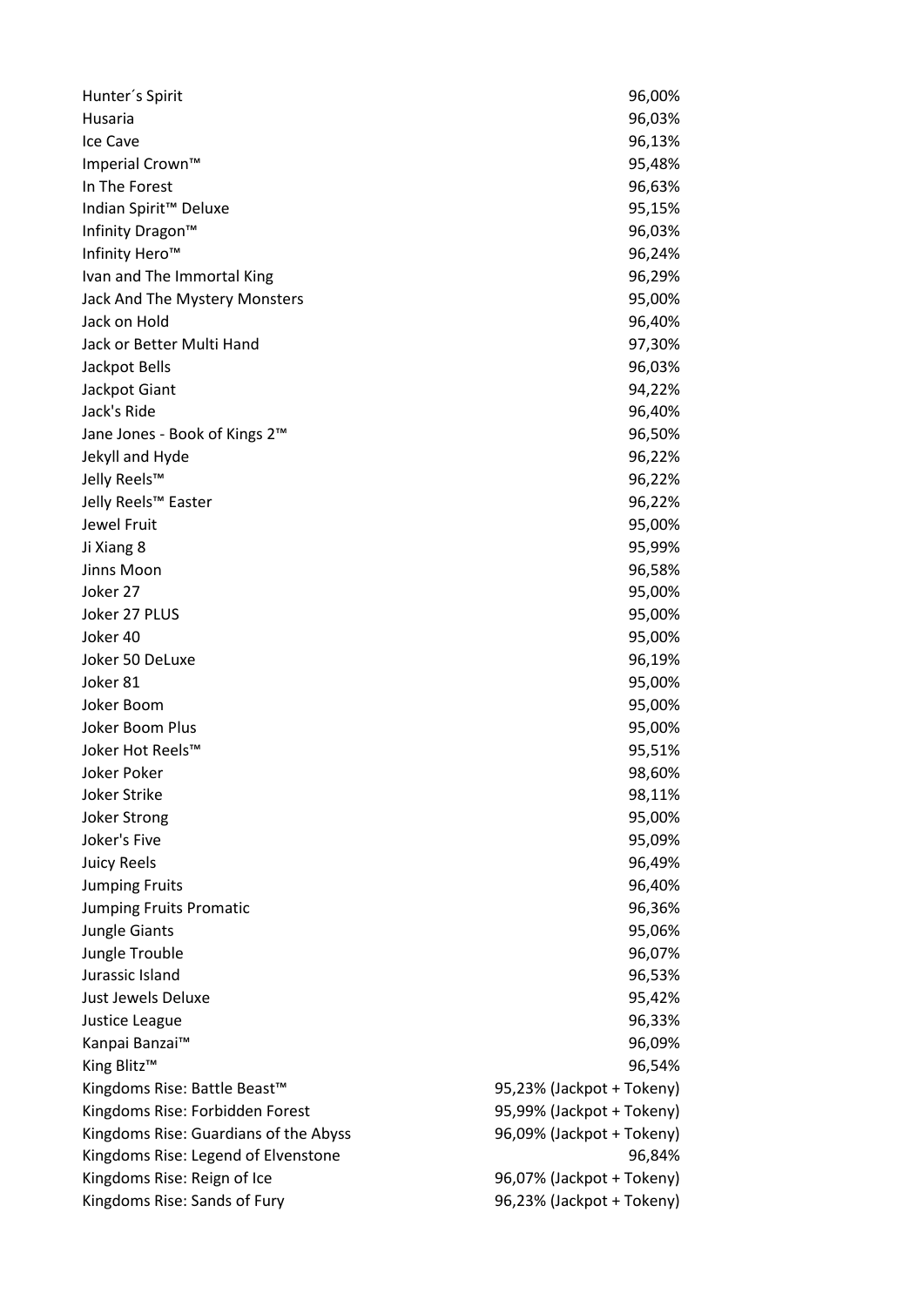| Kingdoms Rise: Scorching Clouds                                               | 97,06% |
|-------------------------------------------------------------------------------|--------|
| Kingdoms Rise™: Chasm of Fear                                                 | 97,06% |
| Kingdoms Rise™: Legion Uprising                                               | 96,02% |
| Lady Phoenix                                                                  | 96,49% |
| Larry The Leprechaun                                                          | 96,47% |
| Legacy of the Tiger                                                           | 96,59% |
| Legacy of The Wild                                                            | 96,06% |
| Legacy of the Wild 2™                                                         | 96,36% |
| Legend of the Jaguar                                                          | 96,00% |
| Leprechaun's Luck: Cash Collect™                                              | 95,38% |
| Loco Habanero                                                                 | 96,49% |
| Loco the Monkey                                                               | 96,15% |
| Lone Star Jackpots™                                                           | 95,14% |
| Lord of the Ocean                                                             | 95,10% |
| Lord of the Ocean™ Magic                                                      | 91,01% |
| Los Muertos™                                                                  | 96,29% |
| Lotus Heart                                                                   | 96,27% |
| Lucky 81                                                                      | 95,00% |
| Lucky 9™                                                                      | 96,11% |
| Lucky Emeralds™                                                               | 95,73% |
| Lucky Emots                                                                   | 96,01% |
| Lucky Fish                                                                    | 96,50% |
| Lucky Fortune                                                                 | 96,30% |
| Lucky Lady's Charm Deluxe                                                     | 95,13% |
| Lucky Lady's Charm Deluxe 10                                                  | 96,02% |
| Lucky Lady's Charm Deluxe 6                                                   | 95,13% |
| Lucky Queen                                                                   | 96,17% |
| Lucky Reels™                                                                  | 96,60% |
| Lucky Spin Jackpots™                                                          | 95,18% |
| <b>Mad Mechanic Deluxe</b>                                                    | 95,00% |
| Magic 81 Lines <sup>™</sup>                                                   | 95,06% |
| <b>Magic Eggs</b>                                                             | 96,41% |
| <b>Magic Fruits</b>                                                           | 96,41% |
| Magic Fruits 27                                                               | 96,37% |
| Magic Fruits 4 Deluxe                                                         | 96,10% |
| Magic Fruits 81                                                               | 96,42% |
| <b>Magic Fruits Deluxe</b>                                                    | 96,41% |
| Magic Hot 4 Deluxe                                                            | 96,10% |
| Magic of the Ring                                                             | 96,47% |
| Magic of the Ring Deluxe                                                      | 96,47% |
| Magic Spins <sup>™</sup> . Hold the Jackpot. Collect to Infinity <sup>™</sup> | 96,17% |
| <b>Magic Stars 3</b>                                                          | 96,50% |
| <b>Magic Stars 5</b>                                                          | 96,42% |
| Magic Stars 6                                                                 | 96,49% |
| Magic Stars 9                                                                 | 96,21% |
| <b>Magic Target</b>                                                           | 96,63% |
| <b>Magic Target Deluxe</b>                                                    | 96,63% |
| <b>Magical Stacks</b>                                                         | 95,03% |
| Majic Wilds                                                                   | 95,25% |
| Man of Steel                                                                  | 95,05% |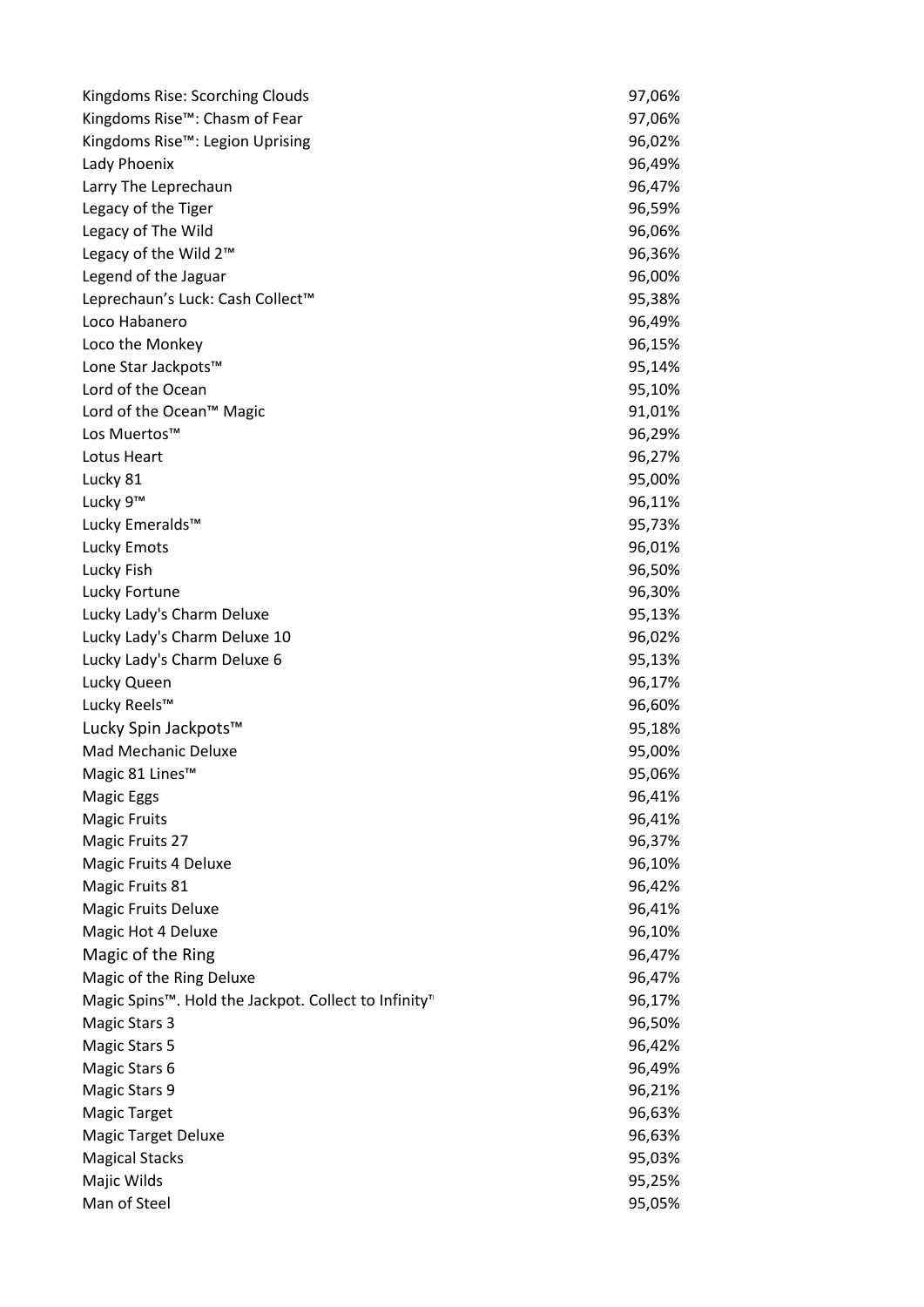| Mayan Blaze                                                  | 96,40% |
|--------------------------------------------------------------|--------|
| Mayan Cache                                                  | 96,47% |
| Mayana                                                       | 96,63% |
| Mega Fire Blaze: Big Circus™                                 | 95,42% |
| Mega Fire Blaze: Big Circus™                                 | 95,42% |
| Mega Fire Blaze: Wild Pistolero™                             | 95,96% |
| Mega Fire Blaze: Wild Pistolero™                             | 95,96% |
| Mega Fire Blaze <sup>™</sup> Khonsu God of Moon <sup>™</sup> | 95,51% |
| Mega Joker                                                   | 95,05% |
| <b>Midas Coins</b>                                           | 96,02% |
| Midnight Fruits 81                                           | 95,00% |
| Midnight in Tokyo                                            | 96,15% |
| Midnight Wild                                                | 95,00% |
| Mighty Hat: Lamp of Gold™                                    | 96,24% |
| Minted Money <sup>™</sup>                                    | 96,20% |
| Miss Joker                                                   | 96,26% |
| Miss Joker Christmas Special                                 | 96,26% |
| <b>Monster Slots</b>                                         | 95,00% |
| Mr Cashback                                                  | 95,37% |
| Multi Diamonds 81                                            | 95,00% |
| Multi Vegas 81                                               | 95,00% |
| <b>Mystery Apollo II</b>                                     | 95,00% |
| <b>Mystery Jack</b>                                          | 96,79% |
| Mystery Jack Deluxe                                          | 96,49% |
| Neon City <sup>™</sup>                                       | 96,25% |
| Nero's Fortune                                               | 96,24% |
| New Year's Bonanza                                           | 95,99% |
| <b>Nine Stars</b>                                            | 95,00% |
| Northern Sky                                                 | 96,57% |
| Nostradamus                                                  | 94,07% |
| <b>Oceanus Rising</b>                                        | 95,05% |
| Pandora                                                      | 95,00% |
| Panther's Reign                                              | 96,25% |
| Pantry Plunder                                               | 95,87% |
| Pay Day                                                      | 95,00% |
| Pearls Pearls Pearls™                                        | 96,50% |
| Pharaoh's Secrets                                            | 95,00% |
| Pharaoh's Daughter                                           | 95,60% |
| Pharaoh's Ring                                               | 95,19% |
| <b>Phoenix Sun</b>                                           | 96,08% |
| Pied Piper                                                   | 96,32% |
| Pirates Charm                                                | 96,49% |
| Plenty o Fortune                                             | 91,95% |
| Plenty of Fruit <sup>™</sup> 20 Hot                          | 95,24% |
| Plenty on Twenty <sup>™</sup>                                | 95,61% |
| Polar Paws                                                   | 96,84% |
| Poseidon's Gold                                              | 96,27% |
| Power of Gods™: Egypt                                        | 96,20% |
| Power of Gods™: Hades                                        | 96,14% |
| Power of Gods™: Medusa                                       | 96,18% |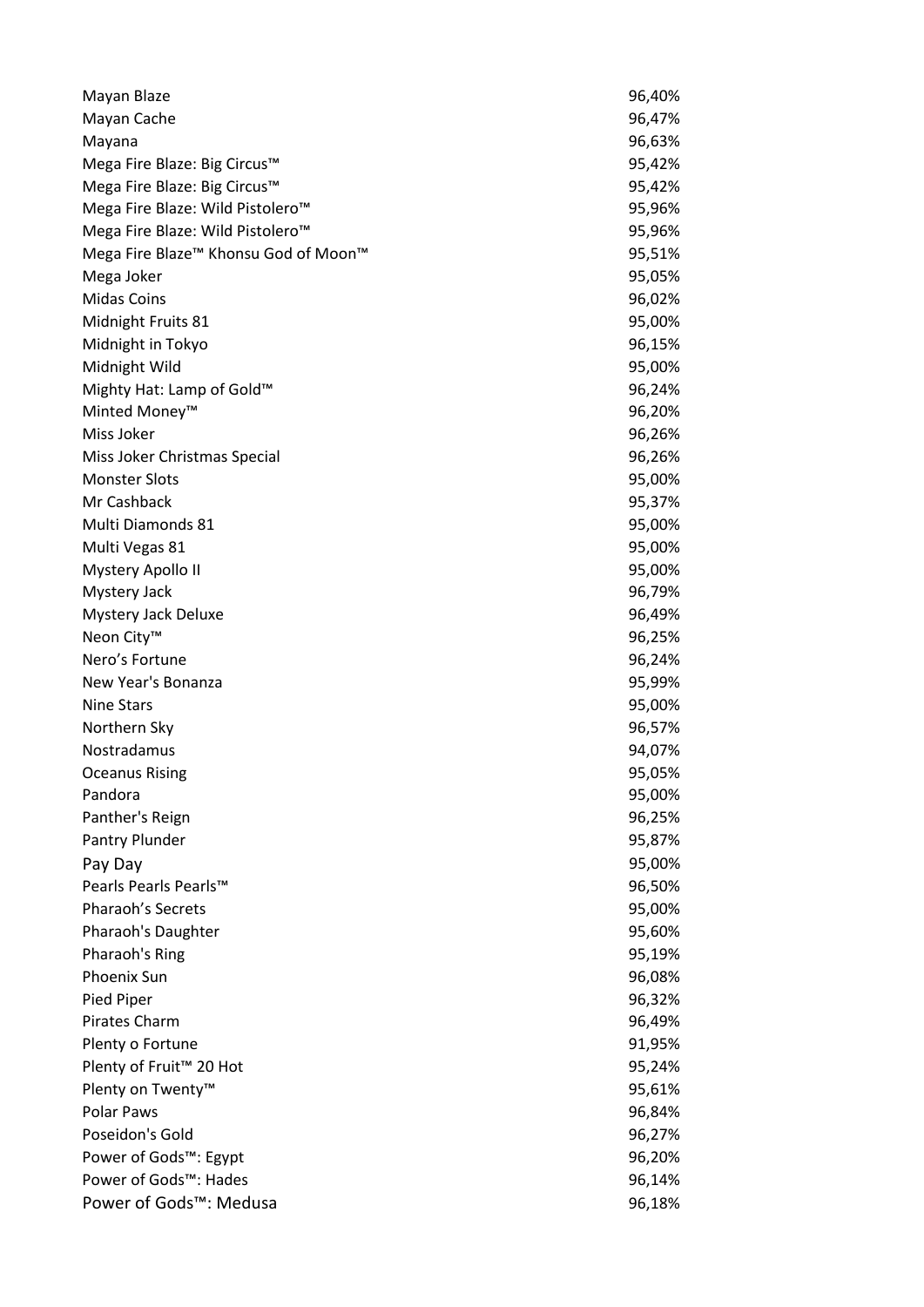| Power of Gods™: the Pantheon           | 96,20% |
|----------------------------------------|--------|
| Power Stars™                           | 95,54% |
| Power Zones: Ishtar™                   | 95,52% |
| Power Zones™: Legend of Hydra™         | 96,48% |
| Power Zones™: Thunder Birds            | 95,05% |
| Prime Zone                             | 96,28% |
| Prize Of The Nile™                     | 95,00% |
| PRL                                    | 96,37% |
| <b>Prosperity Journey</b>              | 96,48% |
| <b>Prosperity Pearls</b>               | 96,15% |
| Pudzianator                            | 96,00% |
| Pudzianator+                           | 95,12% |
| Pumpkin Bonanza                        | 95,51% |
| <b>Puppet Show</b>                     | 95,00% |
| Purple Hot                             | 92,33% |
| Pyramid Linx <sup>™</sup>              | 95,95% |
| Quest Of Gods                          | 96,48% |
| Quest West <sup>™</sup>                | 96,45% |
| R.U.R.                                 | 95,00% |
| Raiders of the Realm                   | 96,07% |
| Rapunzel                               | 96,25% |
| <b>Really Wild</b>                     | 95,00% |
| Record Riches™                         | 97,45% |
| Red Hot 20                             | 95,00% |
| Red Hot 40                             | 95,00% |
| <b>Red Hot Burning</b>                 | 95,00% |
| Red Hot Sevens Deluxe                  | 96,37% |
| Reel Hero <sup>™</sup>                 | 96,22% |
| Reel Joke™                             | 96,20% |
| Relic Hunters and the Book of Faith™   | 96,37% |
| Reno 7's                               | 95,98% |
| Respin Joker                           | 95,14% |
| Respin Joker 81                        | 96,01% |
| Retro Rush™                            | 96,10% |
| <b>Retro Wheels</b>                    | 97,00% |
| Rhino Blitz™                           | 94,97% |
| <b>Rich Fish</b>                       | 95,00% |
| Riches of Babylon™                     | 95,08% |
| Ring of Fire XL                        | 95,00% |
| Rising Treasures <sup>™</sup>          | 95,02% |
| <b>Roaring Forties</b>                 | 95,48% |
| <b>Roaring Wilds</b>                   | 93,60% |
| Roman Legend                           | 96,57% |
| Ronnie O'Sulivan Sporting Legends      | 93,07% |
| Royal Respin Deluxe                    | 95,10% |
| Rulers of the World: Empire Treasures™ | 96,31% |
| Rush Fever 7s                          | 96,90% |
| <b>Sacred Stones</b>                   | 96,15% |
| Sakura Fortune                         | 96,58% |
| Sakura Fortune 2                       | 96,03% |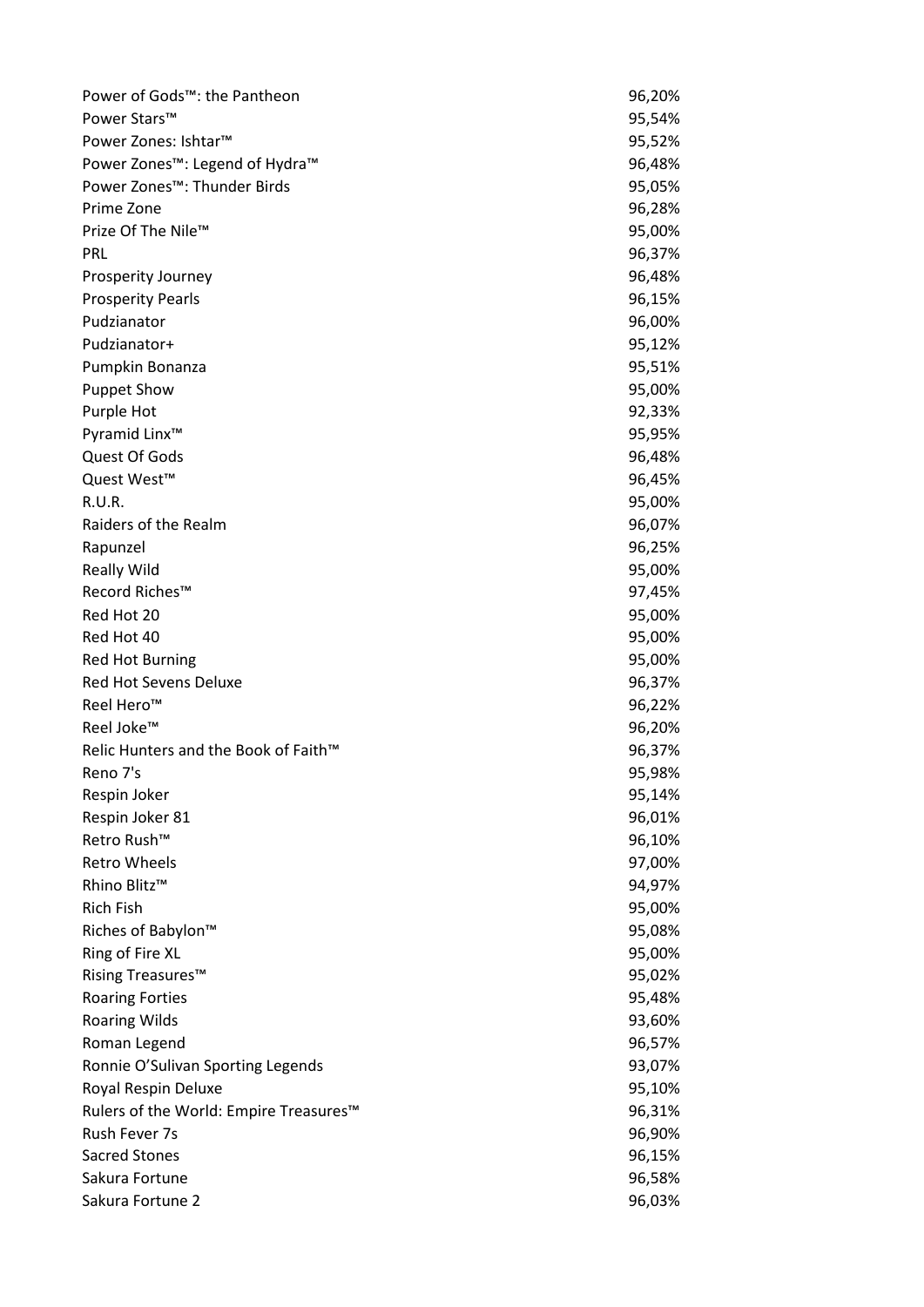| Santa Surprise                    | 97,05% |
|-----------------------------------|--------|
| Savage Jungle                     | 96,54% |
| <b>Second Strike</b>              | 96,22% |
| Secret Rose                       | 97,00% |
| Secrets of The Amazon             | 95,30% |
| Selfie Elfie                      | 96.13% |
| Seven Seas Jackpots™              | 95,19% |
| Sevens High                       | 96,54% |
| Sevens High Ultra                 | 96,06% |
| Shark Blitz™                      | 96,09% |
| Shields of Rome                   | 95,20% |
| <b>Shooting Stars</b>             | 96,12% |
| Silver & Gold Mine                | 96,88% |
| Simply the Best 81                | 95,00% |
| Sin Reels                         | 96,96% |
| Sinbad                            | 97,06% |
| Sinbads Golden Voyage             | 97,01% |
| Sizzling 777                      | 96,42% |
| Sizzling 777 Deluxe               | 96,42% |
| Sizzling Bells™                   | 96,20% |
| Sizzling Bells™ Easter            | 96,20% |
| Sizzling Eggs™                    | 96,14% |
| <b>Sizzling Hot Deluxe</b>        | 95,66% |
| Sizzling Hot™ Deluxe 10 Win Ways™ | 95,12% |
| Sizzling Moon™                    | 96,14% |
| Skulls UP!                        | 96,29% |
| Sky Queen                         | 96,50% |
| <b>Slot Birds</b>                 | 95,00% |
| Slot Jam                          | 96,59% |
| Smiling Joker                     | 95,00% |
| Smiling Joker II                  | 95,00% |
| Smoking Hot 7's                   | 95,48% |
| Smugglers Gold <sup>™</sup>       | 95,15% |
| Smugglers Gold™                   | 95,15% |
| Sonic Reels                       | 96,24% |
| <b>Space Digger</b>               | 95,35% |
| Space Gem™                        | 96,40% |
| Space Spins™                      | 96.66% |
| Spectrum                          | 96,30% |
| Spinions                          | 96,06% |
| Spinions X-mas Party              | 96,05% |
| Spy Rise™                         | 95,02% |
| Stallion Strike™                  | 96,27% |
| Star Supreme™                     | 95,10% |
| Starmada Exiles                   | 96,15% |
| Stars                             | 95,00% |
| <b>Stars Ablaze</b>               | 95,50% |
| <b>Stars Awakening</b>            | 95,93% |
| <b>Sticky Bandits</b>             | 96,58% |
| Sticky Bandits 3: Most Wanted     | 95,82% |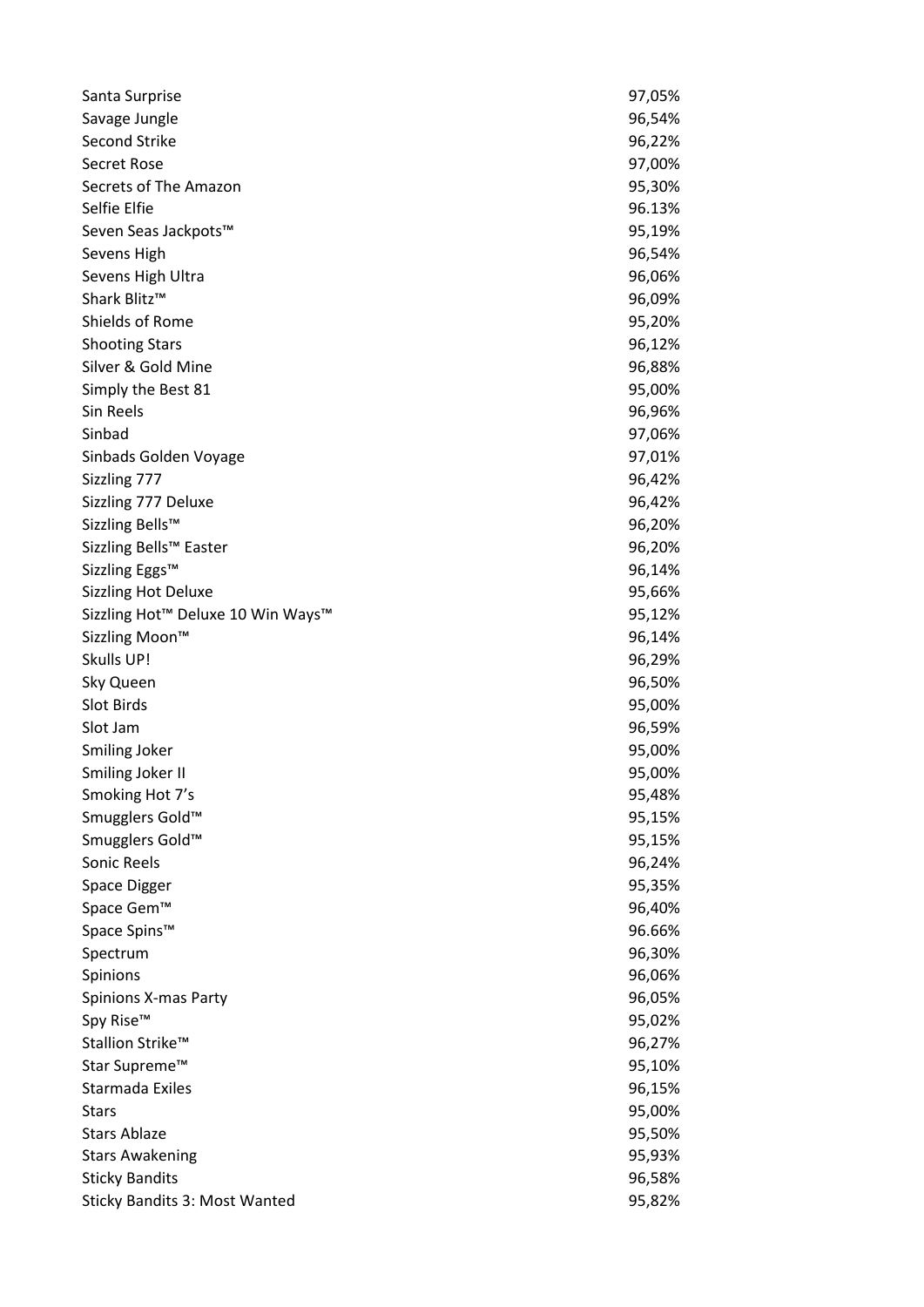| <b>Sticky Bandits Trail of Blood</b>           | 96,23%          |
|------------------------------------------------|-----------------|
| <b>Sticky Bandits Wild Return</b>              | 96,22%          |
| <b>Streak of Luck</b>                          | 94,96%          |
| Strike It Gold™: Win Ways™                     | 96,07%          |
| Sun of Fortune                                 | 96,15%          |
| Sun of Ra                                      | 96,90%          |
| Sunny Beach                                    | 96,01%          |
| Super Circus™                                  | 95,17%          |
| Super Hot                                      | 96,16%          |
| Super Joker 40                                 | 95,00%          |
| <b>Superman The Movie</b>                      | 95,02%          |
| <b>Sweet Party</b>                             | 93,98%          |
| Tales of Dr. Dolittle                          | 96,70%          |
| Telly Reels™                                   | 96,19%          |
| The Dark Knight                                | 95,96%          |
| The Grand                                      | 96,58%          |
| The Great Gambini's Night Magic <sup>™</sup>   | 95,02%          |
| The Great Ming Empire                          | 96,15%          |
| The Great Reveal                               | 96,10%          |
| The Mummy <sup>™</sup> Book of Amun Ra         | 95,86% - 95,97% |
| The Queen's Curse: Empire Treasures™           | 96,34%          |
| The Three Musketeers                           | 92,06%          |
| The Walking Dead <sup>™</sup>                  | 95,73%          |
| The Wild Book                                  | 96,23%          |
| The Wild Chase                                 | 96,73%          |
| <b>Ticket To the Stars</b>                     | 96,52%          |
| <b>Tidal Riches</b>                            | 95,26%          |
| <b>Tiger Claw</b>                              | 95,16%          |
| <b>Tiger Stacks</b>                            | 96,52%          |
| <b>Tiger Turtle Dragon Phoenix</b>             | 96,94%          |
| <b>Tiger's Glory</b>                           | 96,51%          |
| <b>Tigers Glory Ultra</b>                      | 96,72%          |
| <b>Tip Top Totems</b>                          | 96,56%          |
| <b>Titan Thunder: Wrath of Hades</b>           | 94,18%          |
| <b>Toads Gift</b>                              | 96,76%          |
| <b>Top Gun</b>                                 | 94,93%          |
| Top o' the Money <sup>™</sup> - Pots of Wealth | 95,16%          |
| <b>Top Trumps Football Stars</b>               | 93,97%          |
| <b>Treasure Island</b>                         | 97,07%          |
| Treasures of the Lamps                         | 95,25%          |
| Tsai Shen's Gift™                              | 96,50%          |
| Turbo 27                                       | 95,00%          |
| <b>Turbo Sevens</b>                            | 96,01%          |
| <b>Turbo Slots</b>                             | 95,00%          |
| Turbo Slots 81                                 | 95,00%          |
| Tutti Frutti                                   | 97,00%          |
| Twin Spinner Book of Ra™ Deluxe                | 95,10%          |
| Twin Spinner Sizzling Hot™ Deluxe              | 95,09%          |
| <b>Ultimate Crystals</b>                       | 95,00%          |
| Ultra Hot Deluxe                               | 95,17%          |